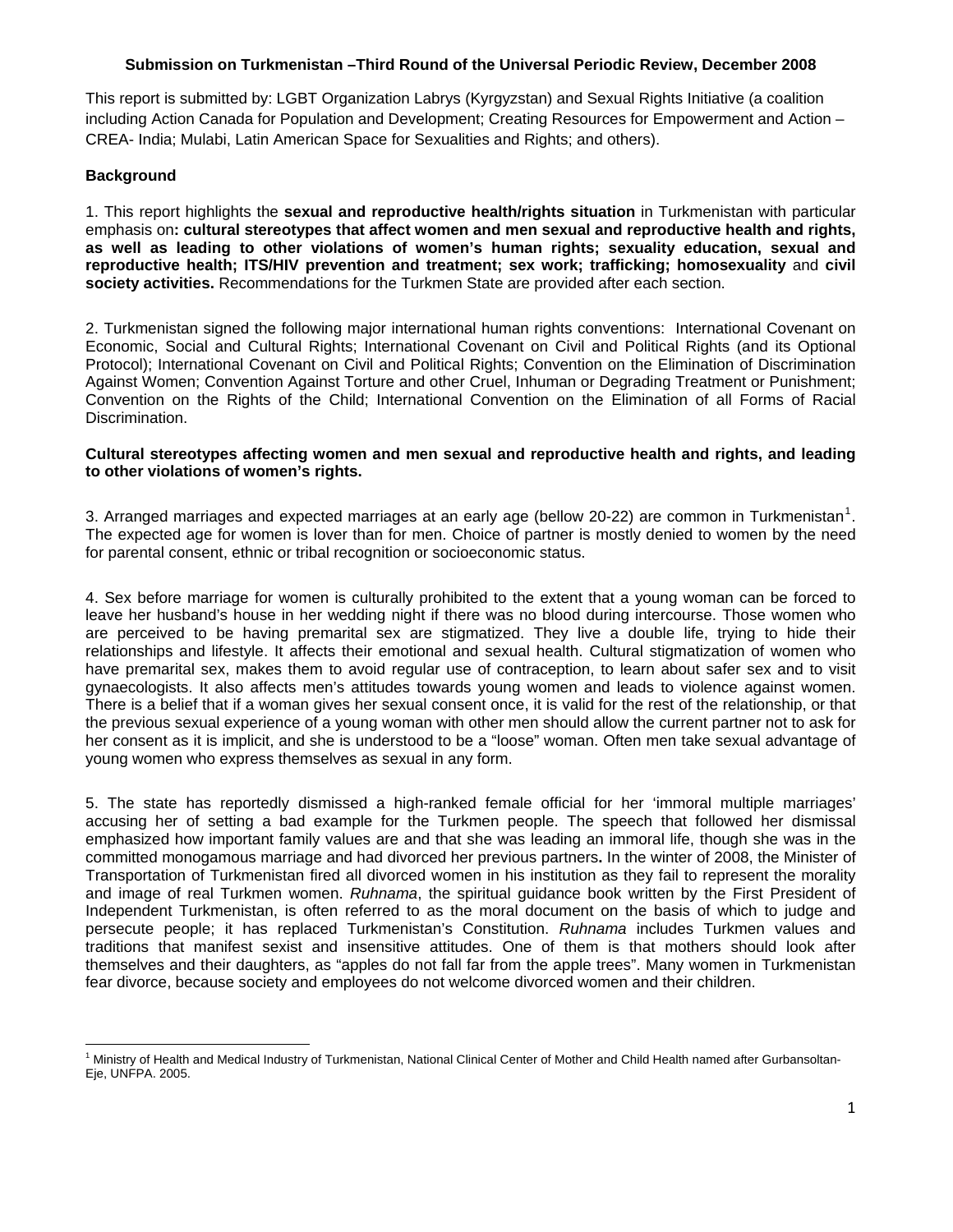6. Meanwhile, young men are expected to be sexually active. A majority of men are clients of sex workers from their early adolescence as it is socially acceptable for them to do so. Even in premarital monogamous relationships men are allowed to have sexual relationships with other people while women are not. Men are socially permitted to have more than one family or sexual relationship with other female partners outside of marriage, though polygamy is not legal in Turkmenistan.

7. These political and cultural taboos are primarily reinforced through Turkmen ethnic and tribal traditions. Religious or Muslim education is not mainstreamed because First President's Sacred Book *Ruhnama* officially stands as the spiritual guide. Sunni Islam and Russian Orthodox Christianity are the only state recognized and registered religions.<sup>[2](#page-1-0)</sup>

#### 8. Recommendations:

- To review cultural mindsets and beliefs that conflict with the full enjoyment of human rights (including the right to health and to be free from violence and coercion) as included in the conventions ratified by Turkmenistan, as stated in Article 5 of CEDAW and conducts the required public education campaigns to address them.

- To properly investigate and sanction all incidents of discrimination against women based on their civil status (forbidden by CEDAW Articles 1 and 2)

## **Sexuality Education**

9. Since independence, the Turkmenistan government has been enforcing politics of ethnic and cultural revival that significantly contribute to strengthening the traditional values discussed above, inter alia virginity, repressed female sexuality, and encouragement for male sexual activity at early adolescence. This reinforces a culture of shame and embarrassment, silence and isolation when it comes to sexuality education, individual sexual and reproductive rights, and sexual behaviour and relationships.

10. For parents to talk to their children about sexuality is not part of mainstream cultural traditions and talking about sexuality is seen as taboo. Comprehensive sexual health books, youth health magazines, brochures, even entertainment media on these issues is not available due to the control exerted by the Turkmenistan's state over the local and foreign printed media. Access to Internet is also state-controlled and limited. Many Turkmen households own television satellite systems, which allow people to receive some information for outside the only four state TV channels and newspapers. $3$ 

11. In Turkmenistan, no official school curriculum, at any academic level includes health, reproductive health or HIV prevention components. Secondary schools provide only a one-hour long class on the human reproductive system because the Soviet-era biology book on human physiology has only one chapter on this topic. There are very few private single-gender secondary schools in Turkmenistan. In those schools, the academic curriculum is filled with religious or moral education. Girls and boys receive non-scientifically messages during their biology classes, for example that virgin women must have blood during their first intercourse, or tampons are not for good girls.

12. The Red Crescent, Turkmenistan's Youth Organization and Women's organizations conduct different peerfacilitated health, life skills and HIV prevention seminars for youth, with the technical assistance of UN agencies. Turkmenistan's Ministry of Education exerts strong censorship on non-state organized educational events and rarely issues permits for extracurricular projects, even for those of governmental origin. The life skills seminars mentioned at the beginning of this paragraph do not happen at the state academic institutions and thus they reach a very small number of young people. They are usually not sustainable and their impact is not monitored. In state-run schools, no distribution of awareness materials or participants recruitment for these seminars is allowed.

<span id="page-1-0"></span> <sup>2</sup> International Bureau for Children's Rights. 2006. Making Children's Rights Work: Country Profile on Turkmenistan. Available online at [http://www.ibcr.org/Publications/CRC/Draft\\_CP\\_Asia/TurkmenistanPDF.pdf](http://www.ibcr.org/Publications/CRC/Draft_CP_Asia/TurkmenistanPDF.pdf) (accessed 28 June 2008)

<span id="page-1-1"></span>Reporters Without Borders. 2006. Worldwide Press Freedom Index 2006. Available online at [http://www.rsf.org/rubrique.php3?id\\_rubrique=639](http://www.rsf.org/rubrique.php3?id_rubrique=639) (accessed 28 June 2008)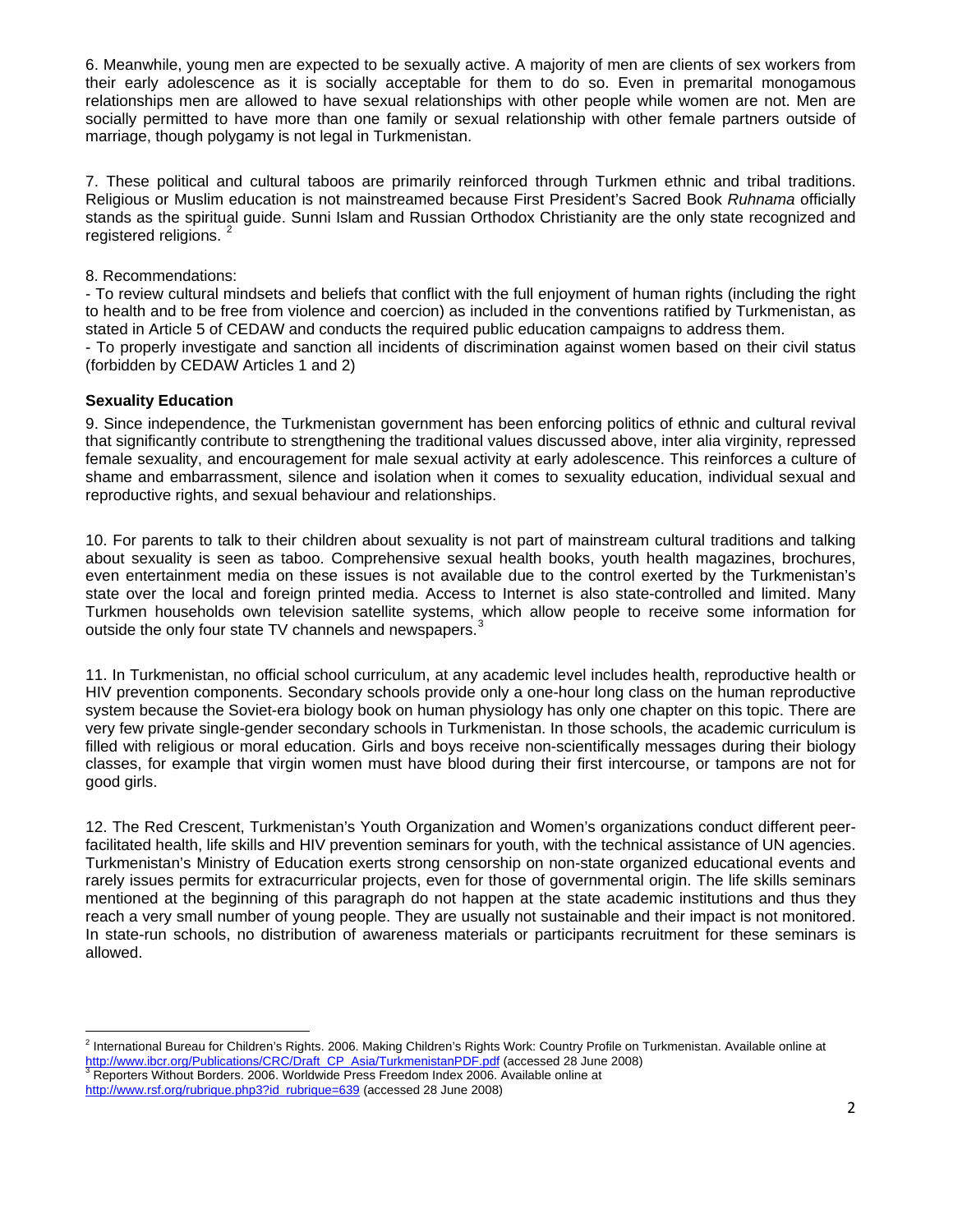13. The need for sexuality education can be further illustrated by the findings of a Turkmenistan's Ministry of Health and UNFPA's conducted pilot survey on young people's awareness on reproductive health and STI (Sexually Transmitted Infections) prevention in 2005<sup>[4](#page-2-0)</sup>. 419 young people were surveyed in seven secondary and higher educational institutions in the cities of Ashgabat and Mary. 30 per cent of respondents believed that the first sexual intercourse does not result in pregnancy and almost 50 per cent considered that abortion does not carry any complications or consequences for reproductive health. 15. 60 per cent of respondents had no information on how to prevent STIs while 17 per cent believed that contraceptives are useful against infections, and others listed such 'prevention' methods as monogamous relationships, morally good behaviour and life, warm clothes and personal hygiene rules<sup>[5](#page-2-1)</sup>.

## 14. Recommendations:

- To conduct wide consultations with key stakeholders (academia, medical associations, women's and youth organizations, teachers' associations, UN agencies active in the country, etc.) with the aim of developing Sexuality Education curricula that can be taught at the different school levels to provide children, adolescent and adult students with scientifically based information, tailored to their different ages and needs.

- To lift all restrictions affecting the right to freedom of information and expression in printed as well as electronic media, including TV, radio and the use of Internet.

## **Sexual and Reproductive Health**

15. Human rights as a whole are a big political taboo in Turkmenistan. Sexual and reproductive rights, as well as gender rights are not addressed at all. In terms of sexual health, there is no discourse on key populations such as HIV positive people, sexual and gender minorities $^6$  $^6$ 

16. The choice of contraceptives is limited. It is hard to find appropriate contraceptive methods and to obtain them at pharmacies due to their unavailability. IUD (Intrauterine Device) is used more often that other methods; women who have never give birth are also encouraged by health care providers to use IUD. A Mini-Survey on Family Planning, conducted by the Ministry of Health with the technical assistance of UNFPA, in two regions of Turkmenistan showed that out of 1000 respondents, around 65 percent of women of fertile age preferred IUDs<sup>[7](#page-2-3)</sup>. Condoms are the most challenging to access. Turkmenistan's demographic politics of population control discourage contraception and promote maternity. Abortion is legal in Turkmenistan. Unfortunately, it is mostly understood and used as a contraceptive method by due to low awareness and unavailability of actual contraception. Even though it is not culturally accepted to have abortions, there is a big demand for them.

17. Health care services in Turkmenistan have deteriorated in recent years, because of the dated professional training, the dismissal of 15000 health workers in 2004, and lack of medical establishments, equipment, supplies and drugs $8$ . The number of qualified health care staff is extremely small.

18. Unmarried women are discouraged by cultural taboos to visit gynaecologists (see Paragraph 4 above). Often health care providers question their clients' ethics, especially if they are young women who have

<span id="page-2-0"></span> 4 Ministry of Health and Medical Industry of Turkmenistan, National Clinical Center of Mother and Child Health named after Gurbansoltan-Eje, UNFPA. 2005. Youth Reproductive Health and Prevention of Sexually Transmitted Diseases (pilot survey among students of secondary and higher educational institutions in Mary and Ashgabat cities). Available online at <http://turkmenistan.unfpa.org/publication.htm>(accessed 28 June 2008)

<span id="page-2-1"></span><sup>&</sup>lt;sup>5</sup> Ministry of Health and Medical Industry of Turkmenistan, National Clinical Center of Mother and Child Health named after Gurbansoltan-Eje, UNFPA. 2005. Youth Reproductive Health and Prevention of Sexually Transmitted Diseases (pilot survey among students of secondary and higher educational institutions in Mary and Ashgabat cities). Available online at <http://turkmenistan.unfpa.org/publication.htm>(accessed 28 June 2008)

<span id="page-2-2"></span> $6$  Rachel B, McKee M. 2005. Human Rights and Health in Turkmenistan. Available online at <http://www.lshtm.ac.uk/ecohost/projects/turkmenistan> (accessed 28 June 2008)

<span id="page-2-3"></span><sup>7</sup> Ministry of Health and Medical Industry of Turkmenistan, National Clinical Center of Mother and Child Health named after Gurbansoltan-Eje, UNFPA. 2005. Mini-Survey on Family Planning Case Study of Lebap and Mary Velayats. Available online at <http://turkmenistan.unfpa.org/publication.htm>(accessed 2[8](http://turkmenistan.unfpa.org/publication.htm) June 2008)

<span id="page-2-4"></span> <sup>.</sup>BBC. Large-scale layoff of medical workers planned in Turkmenistan, 21 January 2004..Available online at [http://www.watan.ru/eng/view.php?nomer=290&razd=new\\_nov\\_en&pg=60](http://www.watan.ru/eng/view.php?nomer=290&razd=new_nov_en&pg=60) (accessed 28 June 2008)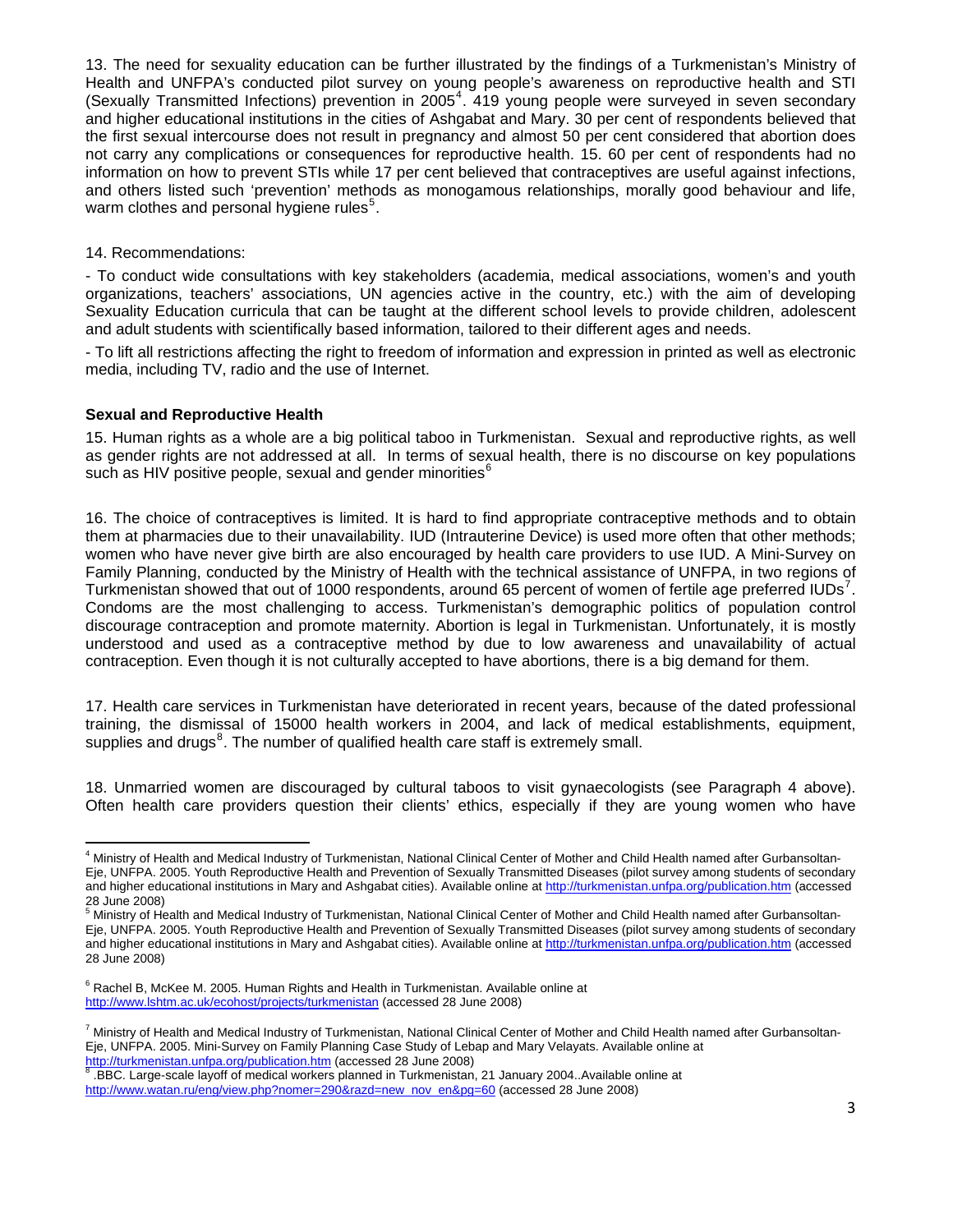premarital sex. Most services are youth-unfriendly. There is a socially acceptable practice of virginity proof to be obtained from a gynaecologist; also vaginal reconstruction surgery ('virginity recovery') exists.

19. Pregnant women fear to give birth at hospitals due to the high prevalence of hospital acquired infections, child mortality and lack of qualified doctors. Maternal mortality rate stood at 16.77 per 100,000 live births in 2004 as registered by the government, while UN organizations showed statistics of 31 per 100,000. UNICEF State of the World's Children 2007 report placed Turkmenistan among the 50 countries with the highest child under-five mortality rates; it also estimated infant mortality rate at 81 per 1000 live births<sup>[9](#page-3-0)</sup>.

20. Recommendations:

- To undertake an immediate reform of the public health system, with particular emphasis on professional training (including human rights and sexual and reproductive health notions), adequate supplies and the highest attainable standards of hygiene.

- To immediately implement programs to reduce the rates of maternal and child mortality.

- To introduce legislation forbidding "virginity tests" (a practice that has been considered discriminatory by the CEDAW Committee and a violation to CEDAW Article 2)

- To provide counselling on contraception in public hospitals and to implement all necessary measures for scientifically based information on contraception to reach all women and men in the country. To supply the full variety of existing contraceptive devices allowing for doctors and patients together to decide which is the most suitable method in each particular case.

- To discourage the use of abortion as a contraceptive method, by training professionals and the general public on the use of proper contraceptives, including addressing the cultural barriers implied.

## **STI and HIV Prevention/Treatment**

21. Men seldom use condoms or any barrier methods with both sex workers and regular partners, because of stereotypes about it preventing one from receiving pleasure, and their belief that it will not be them who will contract an STI. Women sometimes do not wish to use condoms for fear to be taken for a person who has an STI or multiple partners. In what are believed to be committed monogamous relationships, partners often are not aware of STI risks.

22. Turkmenistan has reopened its AIDS program in recent years since it was cancelled for the years 2003- 2005 due to official data reporting the of non-existence of HIV in the country. According to the government there were only two incidents of HIV/AIDS in Turkmenistan, both "imported from abroad". It claims that its anti-AIDS state programs are being successful in HIV prevention and the only goal today is to prevent HIV infections getting into the country<sup>[10](#page-3-1)</sup>. Meanwhile, UNAIDS fact sheet report of 2006 estimates around 1000 cases of HIV/AIDS in 2005 based on probabilities for 0.2 per cent of population<sup>[11](#page-3-2)</sup>. The official data on HIV is often also questioned by international human rights and public health communities due to the existing high STI prevalence, widespread injecting drug users, sex work in Turkmenistan and the whole context of HIV occurrence in Central Asia<sup>[12](#page-3-3)</sup>

23. The unofficial ban of diseases that can lead to epidemic - HIV, TB, Hepatitis, measles, dysentery, cholera - contributes to unawareness and wrong official diagnosis<sup>[13](#page-3-4)</sup>. It also makes anonymous HIV testing, treatment and care, doctor's reports (anamnesis) and support for HIV positive people impossible.<sup>[14](#page-3-5)</sup>

<span id="page-3-0"></span> 9 UNICEF. Turkmenistan Country Website. Background. Available online at <http://www.unicef.org/infobycountry/Turkmenistan.html> accessed 28 June 2008)

<span id="page-3-5"></span><span id="page-3-1"></span><sup>10</sup> Godinho J, Novotny T, Tadesse H, Vinokur A. 2004. HIV/AIDS and Tuberculosis in Central Asia, Country Profiles. Washington: The World Bank

<span id="page-3-2"></span><sup>11</sup> UNAIDS. Turkmenistan. 2006 Update. Epidemiological Fact Sheets on HIV/AIDS and Sexually Transmitted Infections. Available online at<br>http://www.who.int/globalatlas/predefinedReports/EFS2006<u>/index.asp</u> (accessed 25 June

<span id="page-3-3"></span>ment material contracts of the material contracts.<br><sup>[12](http://www.who.int/globalatlas/predefinedReports/EFS2006/index.asp)</sup> USAID. Turkmenistan Seeks Global Fund Aid to Fight Health Problems, 17 December 2006.

<span id="page-3-4"></span><sup>&</sup>lt;sup>13</sup> Turkmenistan Project. Certain Diseases "Banned" in Turkmenistan, Press Release No. 43, 8 May 2004. Available online at <http://www.eurasianet.org/turkmenistan.project/index.php?page=wnb/wnb040521I&lang=eng>(accessed 28 June 2008)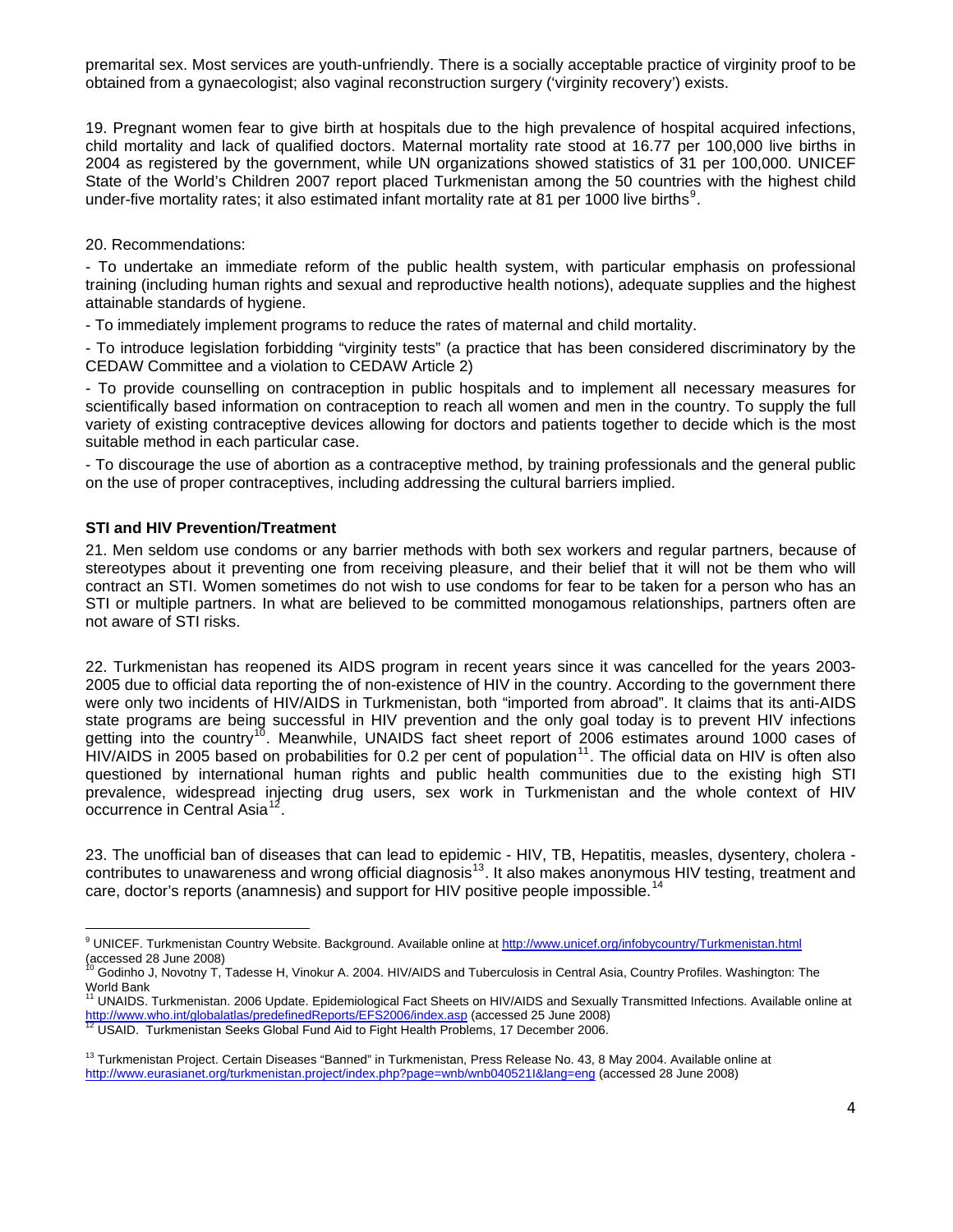#### 24. Recommendations

- Review the official policy on infectious disease and allow for objective assessment of the country's situation in this regard with the view of designing policies that will effectively guarantee the right of all Turkmen to the highest attainable level of health, as stated in the International Covenant of Economic, Social and Cultural Rights, ratified by Turkmenistan.

- Provide adequate training to health professionals so they can deal with infectious diseases, and particularly AIDS, in a non-judgmental way.

- Conduct public awareness campaigns to encourage testing, treatment for those infected and a general climate of non-discrimination and support on the part of society as a whole.

- Conduct public awareness campaigns on STI and HIV prevention, and provide counselling services with the best standards of confidentiality and care, at public hospitals, community health centres and other suitable venues.

- Implement programs to provide treatment and support to HIV positive individuals and their families.

- Implement programs to care for injecting drug users that fully respect their human rights, help them prevent infections (including by HIV) and provide treatment for those already infected.

## **Sexual and domestic violence**

25. There are many incidents of rape and forced sex within both premarital relationships and marriages. Rape, including in marriage, is illegal in Turkmenistan; it is penalized with 3-25 years in prison, depending on the level of abuse<sup>[15](#page-4-0)</sup>. Still it is often not reported due to the victimization, shame and blame which survivors face. Most of the time, survivors are forced to continue the relationship with the perpetrator due to the fear to of being rejected by family and society, not to be able to have a partnership or a marriage with another person and to be blackmailed.

26. Sexual assaults and harassment are not addressed in any particular form of anti-discrimination legislation<sup>[16](#page-4-1)</sup>.

27. Domestic violence is also prohibited by the law, which is not strongly enforced. Instances of domestic violence are underreported due to the survivors' low awareness about this law, as well as the culture of silence and the fear to face greater amount of abuse from perpetrator and family rejection $17$ .

#### 28. Recommendations:

- To implement the required measures to effectively implement the laws against rape and to protect women who report those crimes, including public awareness campaigns, gender-sensitive services, shelters, training and sensitization for law-enforcement personnel and a prohibition on marital status-based discrimination (to allow women to leave abusive marriages).

- To penalize sexual assault and sexual harassment and to implement measures similar as those mentioned above for their adequate implementation.

- To conduct public awareness campaigns on the existing law about domestic violence and to implement the required measures for its proper implementation.

## **Sex workers**

<sup>&</sup>lt;u> 1989 - Andrea Santa Andrea Andrea Andrea Andrea Andrea Andrea Andrea Andrea Andrea Andrea Andrea Andrea Andr</u> <sup>14</sup> Bernd Rechel and Martin McKee. 2007. The effects of dictatorship on health: the case of Turkmenistan. BMC Medicine. Available online at <http://www.biomedcentral.com/1741-7015/5/21></u> (accessed 26 June 2008)<br><sup>15</sup> [US Department of State. 2006. Country Report](http://www.biomedcentral.com/1741-7015/5/21) on Human Rights Practices in Turkmenistan. Available online at

<span id="page-4-1"></span><span id="page-4-0"></span><http://www.state.gov/g/drl/rls/hrrpt/2006/78845.htm> (accessed 28 June 2008)<br><sup>[16](http://www.state.gov/g/drl/rls/hrrpt/2006/78845.htm)</sup> International Bureau for Children's Rights. 2006. Making Children's Rights Work: Country Profile on Turkmenistan. Available online at [http://www.ibcr.org/Publications/CRC/Draft\\_CP\\_Asia/TurkmenistanPDF.pdf](http://www.ibcr.org/Publications/CRC/Draft_CP_Asia/TurkmenistanPDF.pdf) (accessed 28 June 2008)<br><sup>[17](http://www.ibcr.org/Publications/CRC/Draft_CP_Asia/TurkmenistanPDF.pdf)</sup> US Department of State. 2006. Country Report on Human Rights Practices in Turkmenistan. Available online at

<span id="page-4-2"></span>

<http://www.state.gov/g/drl/rls/hrrpt/2006/78845.htm> (accessed 28 June 2008)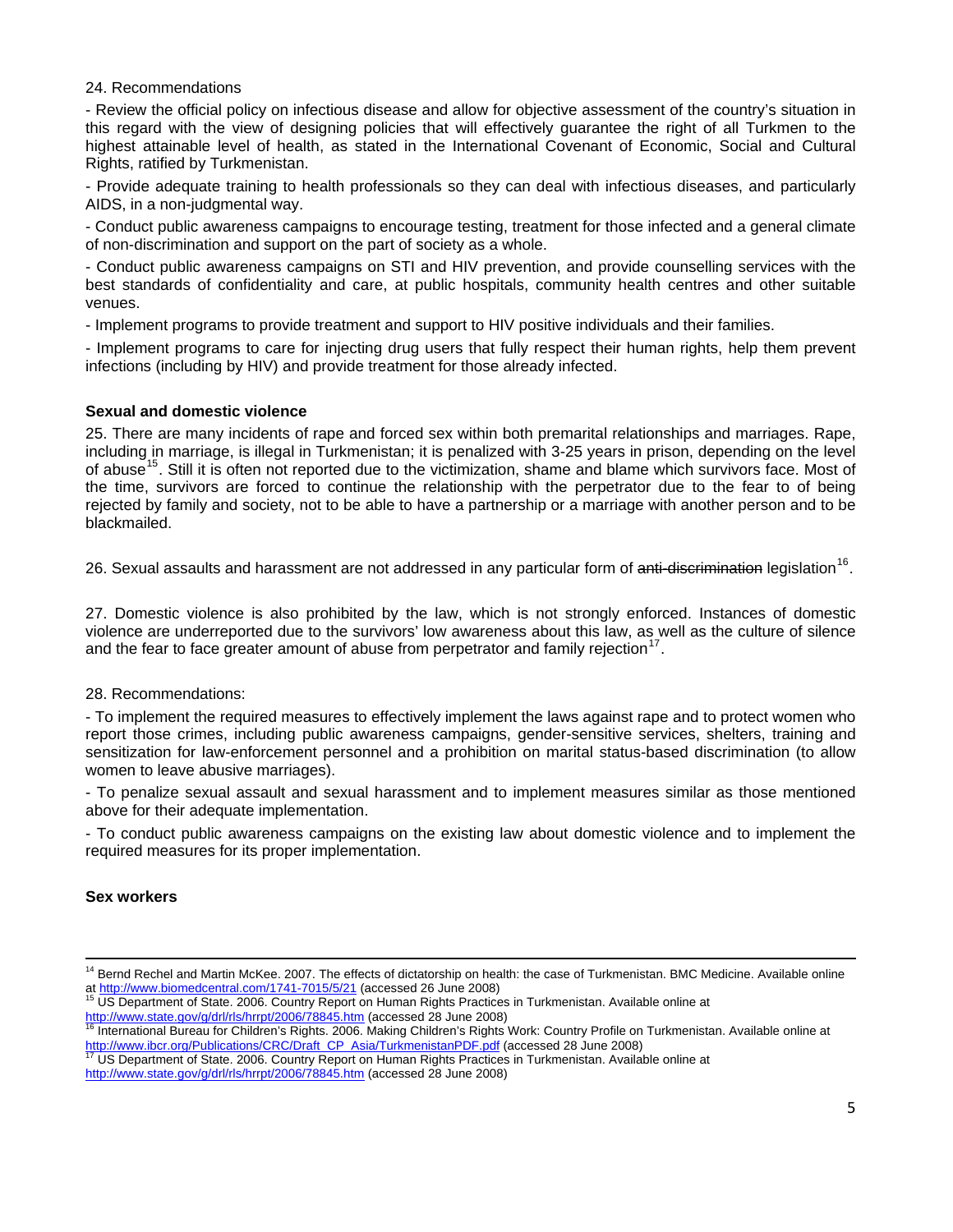29. Sex work is illegal in Turkmenistan. State agencies systematically monitor the sex industry, but do not assess existing sex work-related problems; statistical data is unavailable and no interventions are implemented to address this issue<sup>[18](#page-5-0)</sup>. In Ashgabat, around 70 percent of sex workers are injecting drug users in Ashgabat<sup>[19](#page-5-1)</sup>.

## 30. Recommendations

- Decriminalize sex work, particularly in terms of punishment to sex workers themselves.

- Use the State law-enforcement mechanisms to prevent and sanction human rights violations against sex workers, such as labour exploitation, sexual exploitation, sexual and physical violence, etc.

# **Trafficking**

31.Turkmenistan's government issued a law that prohibits women from travelling to Turkey, Middle Eastern and Arabic countries without an accompanying father, brother(s) or husband. This law is supposed to prevent sexual exploitation and human trafficking. There are no laws to protect survivors of human trafficking and/or to punish traffickers, while US Department of State reports high number of women being trafficked to the mentioned above countries as sex workers $^{20}$  $^{20}$  $^{20}$ .

32 Recommendations:

- Repeal the law mentioned in paragraph 31 as it violates women's right to freedom of movement and substitute it for a law punishing those engaged in human trafficking for all purposes, including sex work.

- Provide gender-sensitive services to trafficked persons that fully respect their human rights.

## **Homosexuality**

33. Homosexuality is criminalized and considered a mental disorder in Turkmenistan. Men who have sex with men receive a prison sentence of 2 years for homosexual conduct. People are also sent to receive "cures" for homosexuality in psychiatric institutions. These punishments are also applicable to the situations of perceived homosexual behaviour.

34. The anti-homosexuality law does not specifically mention women who have sex with women<sup>[21](#page-5-3)</sup> In May 2007, Columbia Law School in United States of America secured asylum for a lesbian from Turkmenistan as she feared to face persecution because of her sexual orientation and political views $^{22}$  $^{22}$  $^{22}$ .

35. Mainstream societal attitudes are openly homophobic, including medical educational resources and health providers' performance. Lesbian, gay men, bisexual and transgender people are culturally invisible, very stigmatized, and rarely unite into the groups.

36. Recommendations:

- Review the notion of homosexuality as a "mental disorder" that contradicts what the World Health Organization affirms since 1974. Forced psychiatric treatment attempted to "cure" homosexuality constitute a violation to the right to the highest attainable level of health and should be outlawed. Health professionals should receive updated training on how to deal with same-sex desires and practices.

- De-criminalize consensual same-sex behaviour among adults, as according to the Human Rights Committee criminalizing it constitutes a violation of Article 2 of the International Covenant on Civil and Political Rights, ratified by Turkmenistan.

<span id="page-5-1"></span>[http://www.iwpr.net/?p=rca&s=f&o+175878&apc\\_state=henirca2004](http://www.iwpr.net/?p=rca&s=f&o+175878&apc_state=henirca2004) (accessed 28 June 2008) 20<br>http://www.iwpr.net/?p=rca&s=f&o+175878&apc\_state=henirca2004 (accessed 28 June 2008) 20<br>Stop Violence Against Women. Turkmenistan. 2

<span id="page-5-0"></span> <sup>18</sup> US Department of State. 2006. Country Report on Human Rights Practices in Turkmenistan. Available online at <http://www.state.gov/g/drl/rls/hrrpt/2006/78845.htm> (accessed 28 June 2008)<br><sup>[19](http://www.state.gov/g/drl/rls/hrrpt/2006/78845.htm)</sup> Institute for War and Peace Reporting. Turkmenistan's Rising Drug Crisis, 22 June 2004.Available online at

<span id="page-5-2"></span><http://www/stopvaw.org/Turkmenistan.html>(accessed 28 June 2008)<br><sup>21</sup> US Department of State. 2006. Country Report on Human Rights Practices in Turkmenistan. Available online at

<span id="page-5-4"></span><span id="page-5-3"></span><http://www.state.gov/g/drl/rls/hrrpt/2006/78845.htm> (accessed 28 June 2008)<br>
<sup>[22](http://www.state.gov/g/drl/rls/hrrpt/2006/78845.htm)</sup> Columbia Law. Sexuality and Gender Law Clinic Secures Grant of Asylum for Lesbian from Turkmenistan, 1 May 2007. Available online at [http://www.law.columbia.edu/media\\_inquiries/news\\_events/2007/may07/sexuality\\_law](http://www.law.columbia.edu/media_inquiries/news_events/2007/may07/sexuality_law) (accessed 28 June 2008)